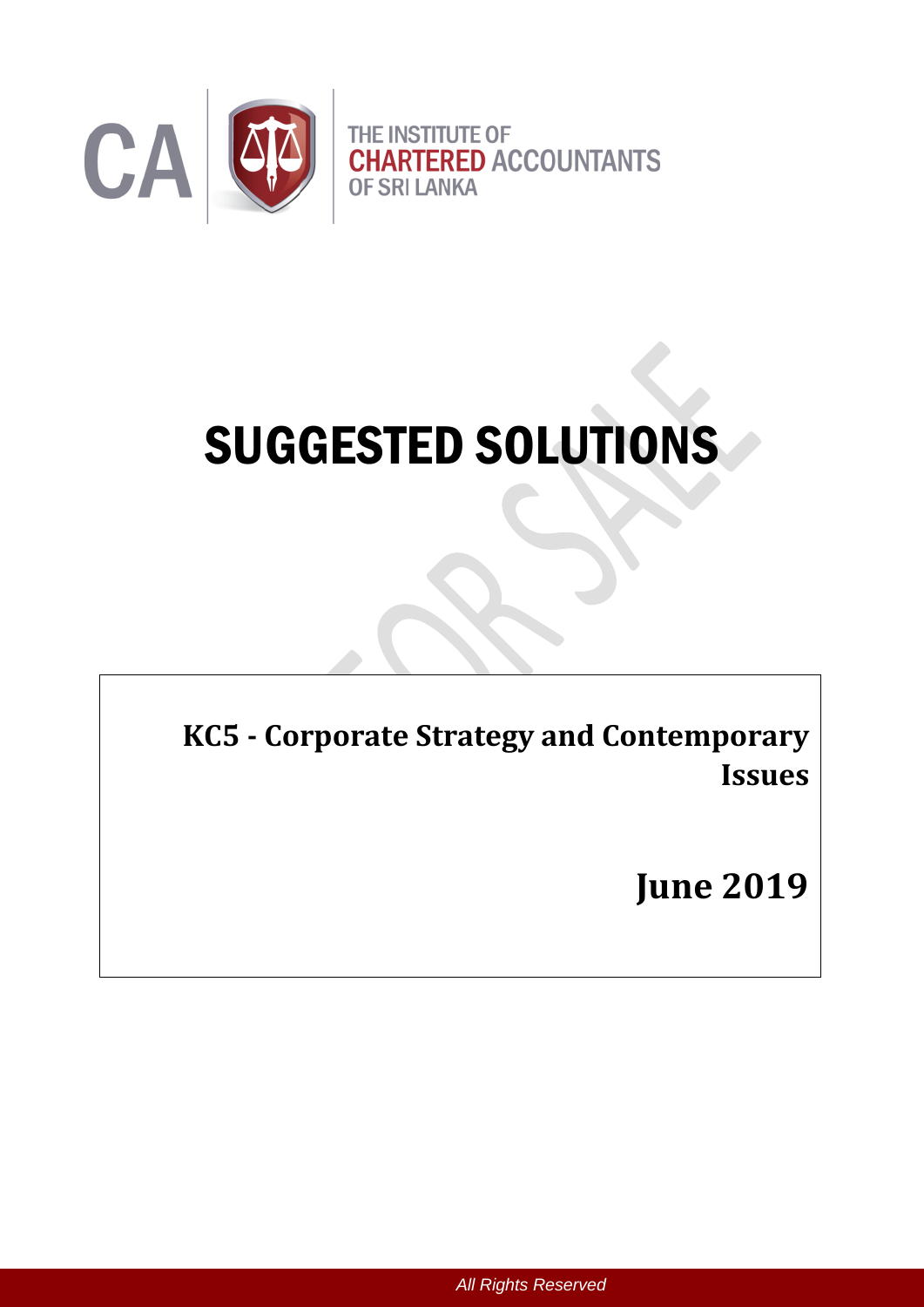Business expansion strategies available to the company.

Responses should cover the points mentioned below, or any other well justified points.

- Increase market share capture a bigger share of the current market (locally) with the products it already has, by [engaging in aggressive marketing efforts.](https://www.bdc.ca/en/consulting/pages/integrated-sales-marketing.aspx)
- New markets [find new markets](https://www.bdc.ca/en/articles-tools/marketing-sales-export/marketing/pages/entering-new-market-tips-gray-tools.aspx) (locally and globally).
- Diversification develop new products to sell to the current market and/or to new customers (related or unrelated diversification).
- Franchising.
- Strategic partnerships [with other companies.](https://www.bdc.ca/en/articles-tools/business-strategy-planning/manage-growth/pages/setting-up-strategic-business-alliances.aspx)

Determine ability of the Company to cope with the competition in the Japanese market, using an appropriate model or models.

Carry out a detailed analysis of the ability of the Company to compete, in terms of availability of resources and impact of coping with existing competition, when entering into the Japanese market, covering (yet not limited to) the following.

- Analysis of the Target Market in Japan
- Particular attention to cultural implications / e.g. communicating in the local language
- Analysis of differences in regulations and legislation, particularly relating to international trade, product quality, certifications and compliance requirements.

Important:

- Any other acceptable points, with proper analysis may be awarded marks.
- Students were expected to use an appropriate model or models (for example Porters Diamond Model, Porters five forces analysis, or any other model/analysis) to support their answer.

Financial feasibility of the project and qualitative/other factors to be considered. (State assumptions clearly, if any).

- Financial feasibility See attached excel file
- $\bullet$  Qualitative/other factors –

The financial feasibility had been carried out based on a 5 year forecast of financial and economic data. However there ought to have been changes in demand, inflation rates, growth rates, consumer preferences etc. Further, exchange rate fluctuations and the accuracy of /changes in forecasts, also need to be considered, in addition to the financial feasibility.

Issues related to the existing accounting and control systems should be highlighted, as well as shortcomings in other functional areas of the company, and strategies devised to overcome these issues.

# **Issues**

- The Accounting and Control Functions appear to be at a basic level, and are limited to maintaining basic financial records/ financial statements, and detailed financial statements, which are not prepared as per accepted formats.
- A Strategic Plan or an Annual plan are not prepared.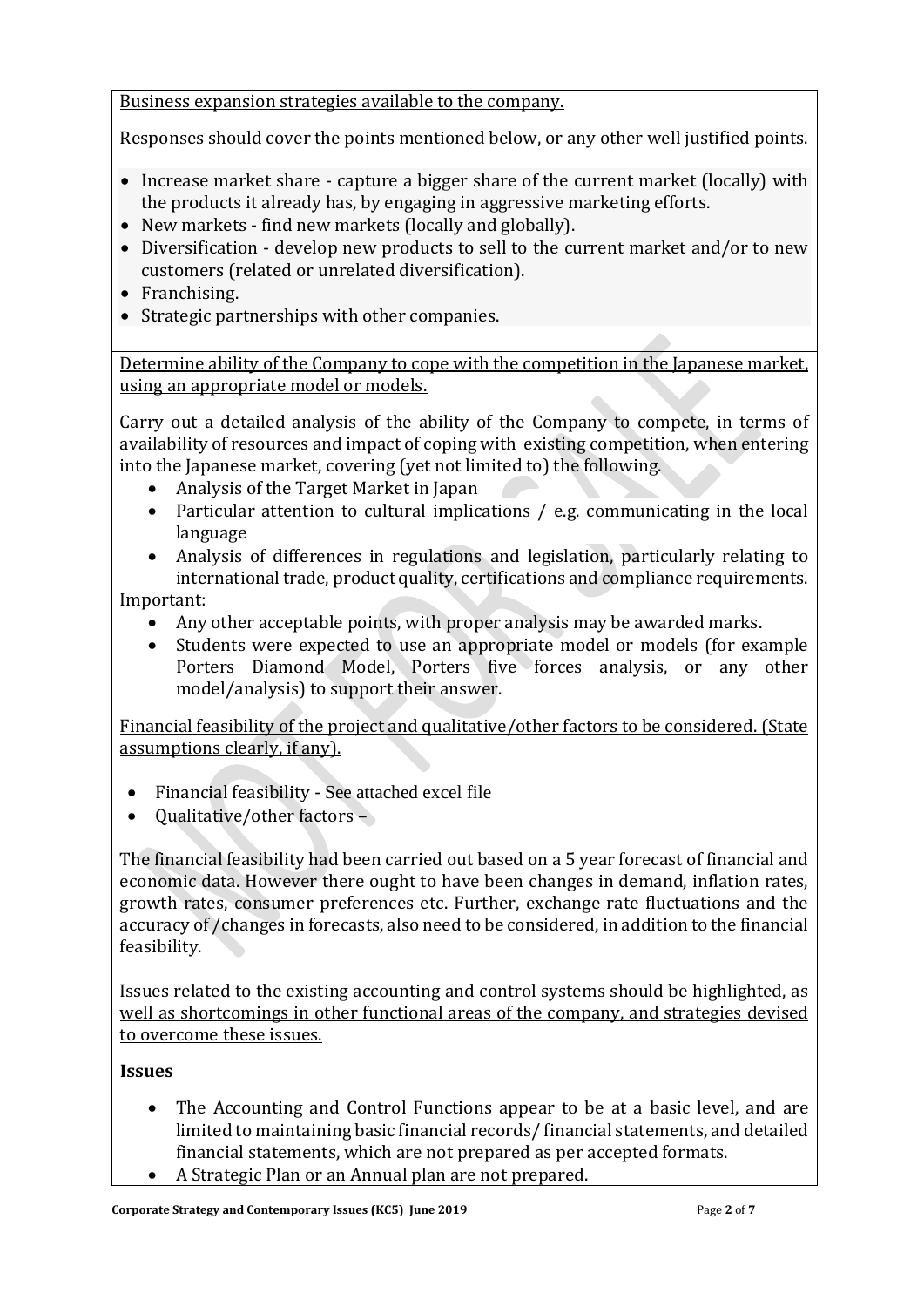- Monthly/Quarterly Budgetary Control and Variance Analysis Reports are not prepared and no Management Meetings had been held on a regular basis, to discuss past performance and future projections.
- Organizational performance is not regularly monitored using KPIs (for example although quality is claimed to be a priority, there is no indication of KPIs linked to quality being used).
- Adequate attention had not been paid to product costing, pricing strategies and inventory control.
- Product profitability analysis had not been carried out, relating to the different products of the company.
- Although ideas had been put forward for business expansion, there was no indication of any business feasibility studies being carried out, for each such idea.
- Screening of the competitiveness of the industry and competitor performance monitoring had not taken place.
- Lapses in working capital management were noted.
- Adequate attention had not been given to recruitment, selection, employee motivation and promotion.

#### **Strategies to overcome these issues**

 In light of the above issues, it is recommended that control systems be introduced, by revisiting the entire accounting and finance function in the company, and steps taken, to better manage working capital, through control of stocks, debtors and creditors.

It is also recommended that existing employees be re-deployed, to ensure that the management accounting function in the firm is not neglected, and that timely and useful information is provided to support the internal decision making process.

Sustainability concerns in relation to the environment, which should have been considered when entering into the Japanese market.

- Japan is a country which places high importance on environmental protection. However in modern Japanese society a large amount of waste material was being produced and waste management was a critical issue. Therefore devising measures for waste disposal in an environmentally friendly manner, was critical.
- This would have significant implications when entering the Japanese market.
- E.g. before entering the Japanese market it would be necessary to be aware of the recycling policies and waste management regulations of the Japanese government, in addition to community concerns and public pressure, and consider how they will affect H&F products.

#### Conclusion, clarity and language.

The answer should be clearly presented with a brief conclusion.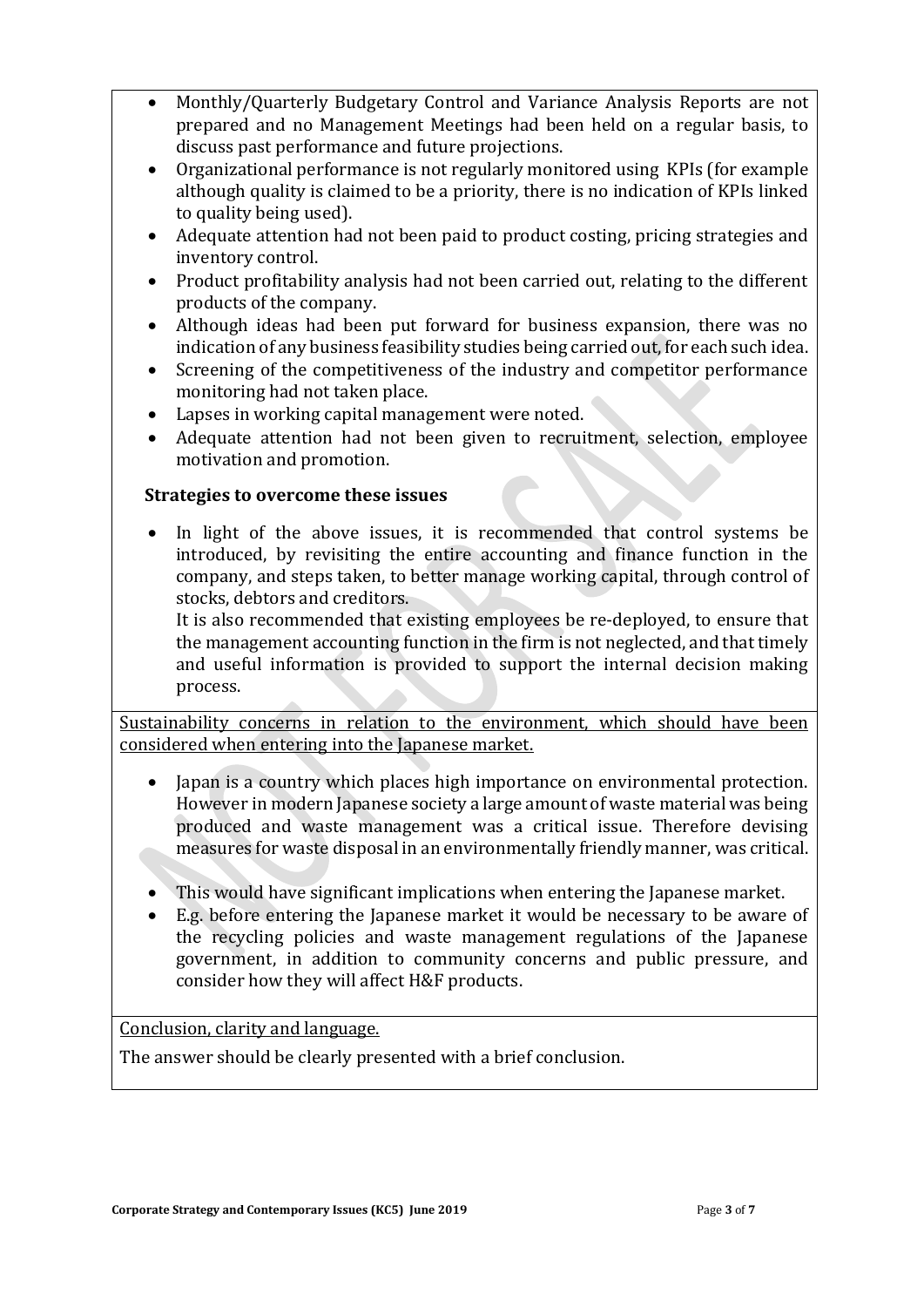| <b>Herbz &amp; Fusionz project Evaluation</b> |                 |              |               |                |                |                |
|-----------------------------------------------|-----------------|--------------|---------------|----------------|----------------|----------------|
|                                               | 2019            | 2020         | 2021          | 2022           | 2023           | 2024           |
|                                               |                 |              |               |                |                |                |
| Number of bottles                             |                 | 1,000,000    | 1,100,000     | 1,210,000      | 1,331,000      | 1,464,100      |
| Price per bottle (¥)                          |                 | 50           | 53            | 55             | 58             | 61             |
| Revenue (¥)                                   |                 | 50,000,000   | 58,300,000    | 66,550,000     | 77,198,000     | 89,310,100     |
| Exchange rate (LKR to ¥)                      |                 | 1.62         | 1.69          | 1.77           | 1.87           | 1.97           |
| Revenue (Rs.)                                 |                 | 81,000,000   | 98,527,000    | 117,793,500    | 144,360,260    | 175,940,897    |
| Variable cost per bottle (Rs.)                |                 | 30.00        | 32.00         | 34.00          | 36.00          | 38.00          |
| Total variable cost (Rs)                      |                 | (30,000,000) | (35,200,000)  | (41, 140, 000) | (47, 916, 000) | (55, 635, 800) |
| Contribution (Rs.)                            |                 | 51,000,000   | 63,327,000    | 76,653,500     | 96,444,260     | 120,305,097    |
| Fixed cost                                    |                 | (10,000,000) | (11,500,000)  | (13,000,000)   | (14,500,000)   | (16,000,000)   |
| Earnings before interest & tax (EBIT)         |                 | 41,000,000   | 51,827,000    | 63,653,500     | 81,944,260     | 104,305,097    |
| Taxation (14%)                                |                 | (5,740,000)  | (7, 255, 780) | (8,911,490)    | (11, 472, 196) | (14,602,714)   |
| <b>Profit after tax (PAT)</b>                 |                 | 35,260,000   | 44,571,220    | 54,742,010     | 70,472,064     | 89,702,383     |
|                                               |                 |              |               | (Rs.)          |                |                |
| Operating cash flows                          |                 | 35,260,000   | 44,571,220    | 54,742,010     | 70,472,064     | 89,702,383     |
| Initial investment                            | (100,000,000)   |              |               |                |                |                |
| Working capital investment                    |                 | (5,000,000)  | (5,000,000)   | (5,000,000)    | (5,000,000)    | (5,000,000)    |
| Net cash flows                                | (100, 000, 000) | 30,260,000   | 39,571,220    | 49,742,010     | 65,472,064     | 84,702,383     |
| <b>WACC</b>                                   |                 | 17.30%       | 17.30%        | 17.30%         | 17.30%         | 17.30%         |
| DCF factor at WACC                            | 1.0000          | 0.8525       | 0.7268        | 0.6196         | 0.5282         | 0.4503         |
| Present value of cash flows                   | (100,000,000)   | 25,797,475   | 28,760,472    | 30,821,103     | 34,585,110     | 38,144,949     |
| NPV for first five (05) years                 | 58,109,109      |              |               |                |                |                |
| Discounted terminal value                     | 274,783,000     |              |               |                |                |                |
| <b>Total NPV</b>                              | 332,892,109     |              |               |                |                |                |
|                                               |                 |              |               |                |                |                |
|                                               |                 |              |               |                |                |                |
|                                               |                 |              |               |                |                |                |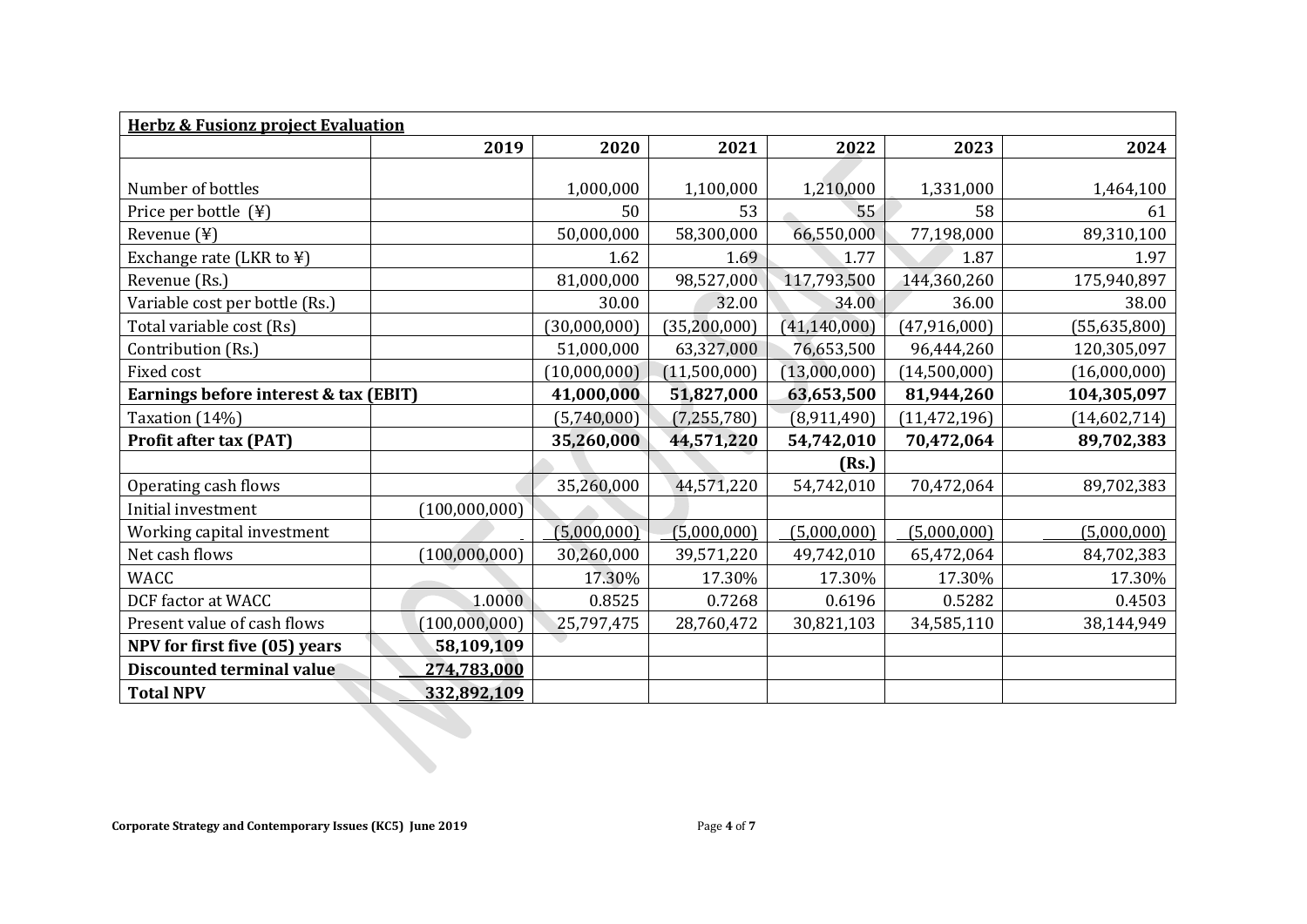### **Working 1: Exchange rate calculation**

| Forecasted inflation rates      |       |       |       |       |       |
|---------------------------------|-------|-------|-------|-------|-------|
|                                 | 2020  | 2021  | 2022  | 2023  | 2024  |
| Japan                           | 1.12% | 1.17% | 1.25% | 1.39% | 1.45% |
| Sri Lanka                       | 5.56% | 5.80% | 6.01% | 6.95% | 7.15% |
| Spot Exchange rate (Rs to Yen)  |       |       | 1.55  |       |       |
| Purchasing power parity formula |       |       |       |       |       |
|                                 | 2020  | 2021  | 2022  | 2023  | 2024  |
| Exchange rate                   | 1.62  | 1.69  | 1.77  | 1.87  | 1.97  |

#### **Working 2: WACC**

| Debt weightage            | 50%    |
|---------------------------|--------|
| Equity weightage          | 50%    |
|                           |        |
| Cost of equity            |        |
| Beta                      | 1.20   |
| Risk free rate            | 9%     |
| Market risk premium       | 10%    |
| Cost of equity            | 21.00% |
|                           |        |
| Cost of debt              |        |
| <b>Present SLIBOR</b>     | 11.81% |
| 4% Premium                | 4%     |
| Cost of Debt              | 15.81% |
| Tax rate                  | 14%    |
| Tax adjusted cost of debt | 13.60% |
|                           |        |
| <b>WACC</b>               | 17.30% |

### **Working 3: Terminal value calculation**

| 5th Year net cash flow                  | 84,702,383  |  |  |
|-----------------------------------------|-------------|--|--|
| Long run cash flow growth rate          | 3%          |  |  |
| 6th Year net cash flow                  | 87,243,455  |  |  |
|                                         |             |  |  |
| Terminal Value as at the end of year 5  | 610,166,628 |  |  |
| Year 5 DCF factor at the WACC of 17.30% | 0.4503      |  |  |
| Discounted terminal value               | 274,783,000 |  |  |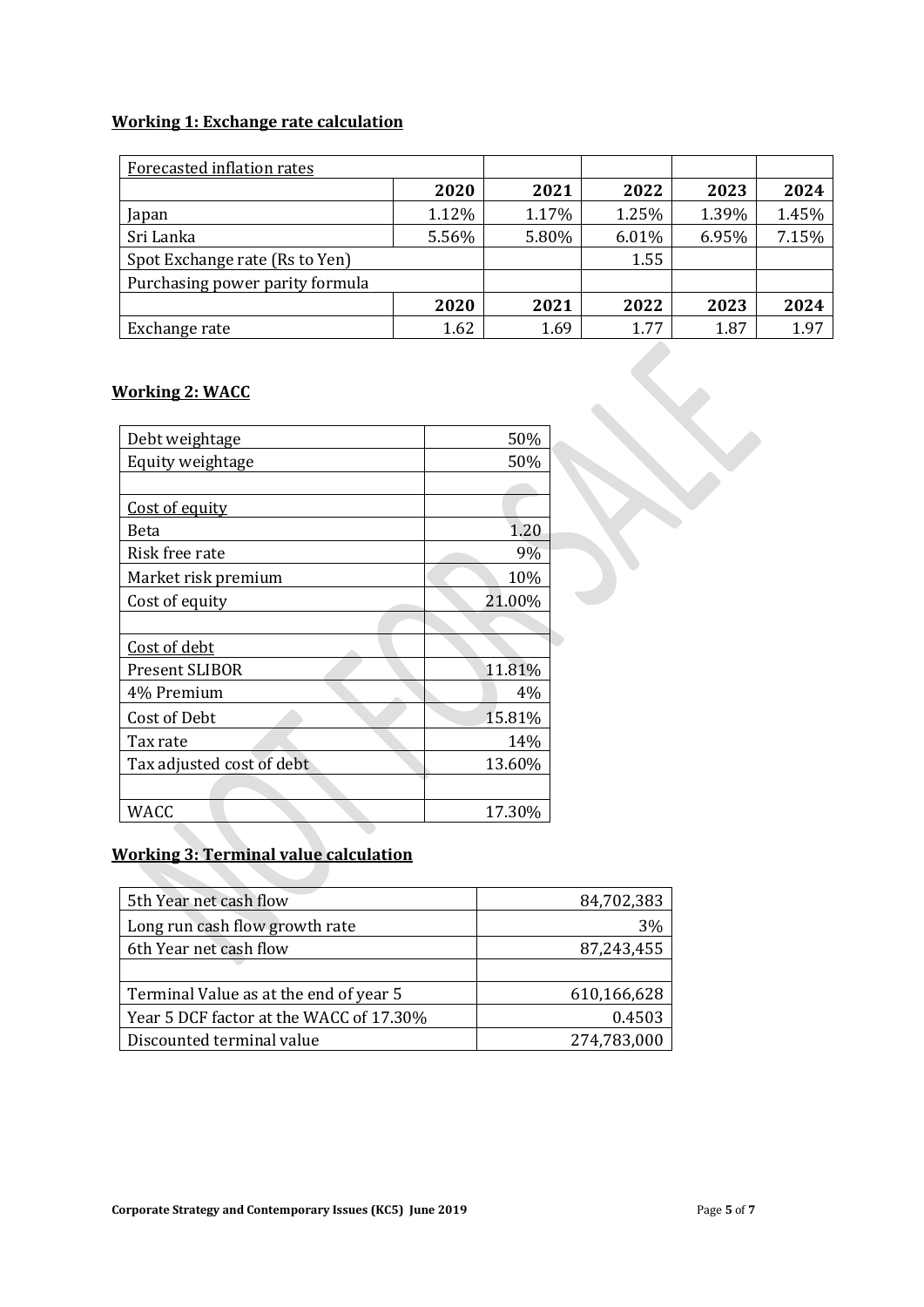#### **Other factors**

Reliability of estimated inflation rates.

Considerable change in estimated rates would have an impact on the project as well as the NPV value.

Reliability of the financial forecast provided by Dilhan.

Accuracy of the figures given in the financial forecast are questionable. If the figures are inaccurate, the project would yield negative results. Therefore, it is important to validate the numbers used in the financial forecast, without merely relying on the financial and economic forecast given.

Terminal value calculation.

Terminal value calculation has been computed with the expectation that the cash flows will grow at 3 p.a. in perpetuity, which is an optimistic assumption.